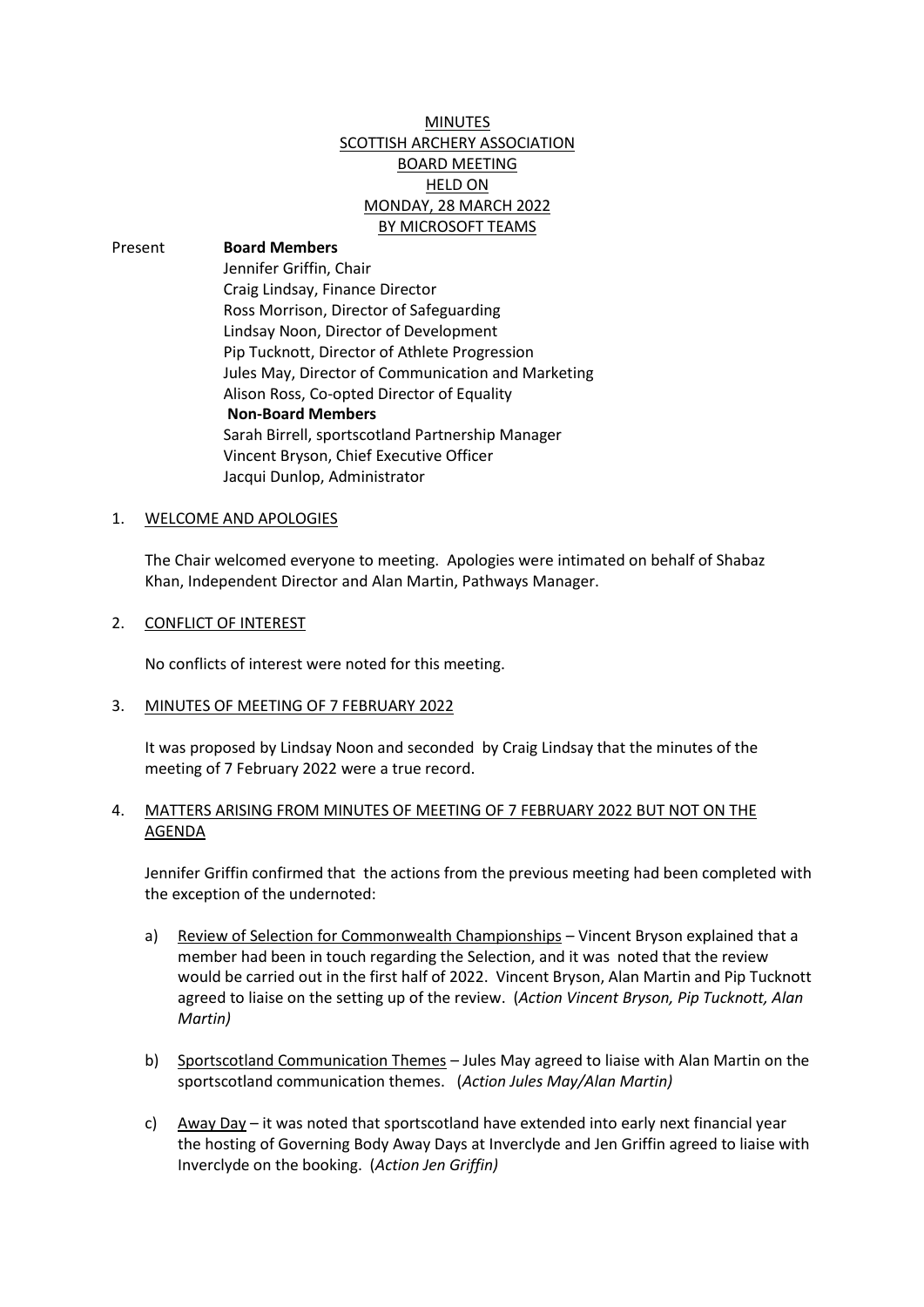d) Safeguarding Newsletter – it was agreed that this would be issued in the next few weeks. (*Action Jacqui Dunlop)*

## 5. CEO UPDATE

Vincent Bryson submitted his final CEO Update. The two-month summary was noted as:

- Scottish indoor event completed
- Short-notice member consultation regarding Indoor champs & inclusion completed
- Affiliation window club payments of 25% could be made in April
- SA Membership Number **1684**
- Final Investment panel completed March 2022
- UKAD Strategy second draft submitted sits with Pathways Manager
- 2 New board members confirmed
- Weekly Development Team sessions continuing
- Disciplinary continues
- CEO Departure announced
- Potential to send female staff/director to WSLA if dates allow

On behalf of the Board and Staff Jen Griffin thanked Vincent Bryson for everything done for the sport and noted that he would stay on for a couple of months during handover/transition. Vincent Bryson thanked the Board and explained he was sad to be leaving the organisation and that it had been a real privilege to work for the organisation. Jen Griffin thanked him and hoped that he would stay connected with Scottish Archery.

### 6. SPORTSCOTLAND INVESTMENT AND STRATEGY UPDATE

Sarah Birrell confirmed that sportscotland will be making announcement on all governing body investment by 14 April. She agreed to find out if any investment would be made in one or two tranches and confirm this with Jen Griffin. (*Action Sarah Birrell)*

Thanks were expressed to Sarah Birrell for her support with the investment process.

## 7. DO JOB DESCRIPTION

It was agreed that as Alan Martin was unable to attend the Board meeting he would provide attend the next Board catch up and approval on the job descriptions would be done by email. It was agreed Vincent Bryson, Jen Griffin would discuss with Alan Martin, and a copy of his email would be sent to Sarah Birrell. (*Action Alan Martin)*

## 8. AGB VISIT

Jen Griffin reported that she, Vincent Bryson and Alan Martin had met with Mark Briegal (Chair), Neil Armitage (CEO) and Arran Coggle (Director of Participation) of ArcheryGB. There were discussions around strategic objectives, and how they could meet these objectives. Contributions to Scottish Archery posts was also discussed. Vincent Bryson agreed to circulate to the Board the information on the funded posts. (*Action Vincent Bryson)* It was agreed that it was a positive meeting. Jen Griffin noted that she currently has 6-weekly catch up calls with the Chair and on behalf of the Board has invited him to attend the June Board meeting and it was agreed that Alan Martin and Bill Hogg would also be invited to the Board in order that they could provide updates.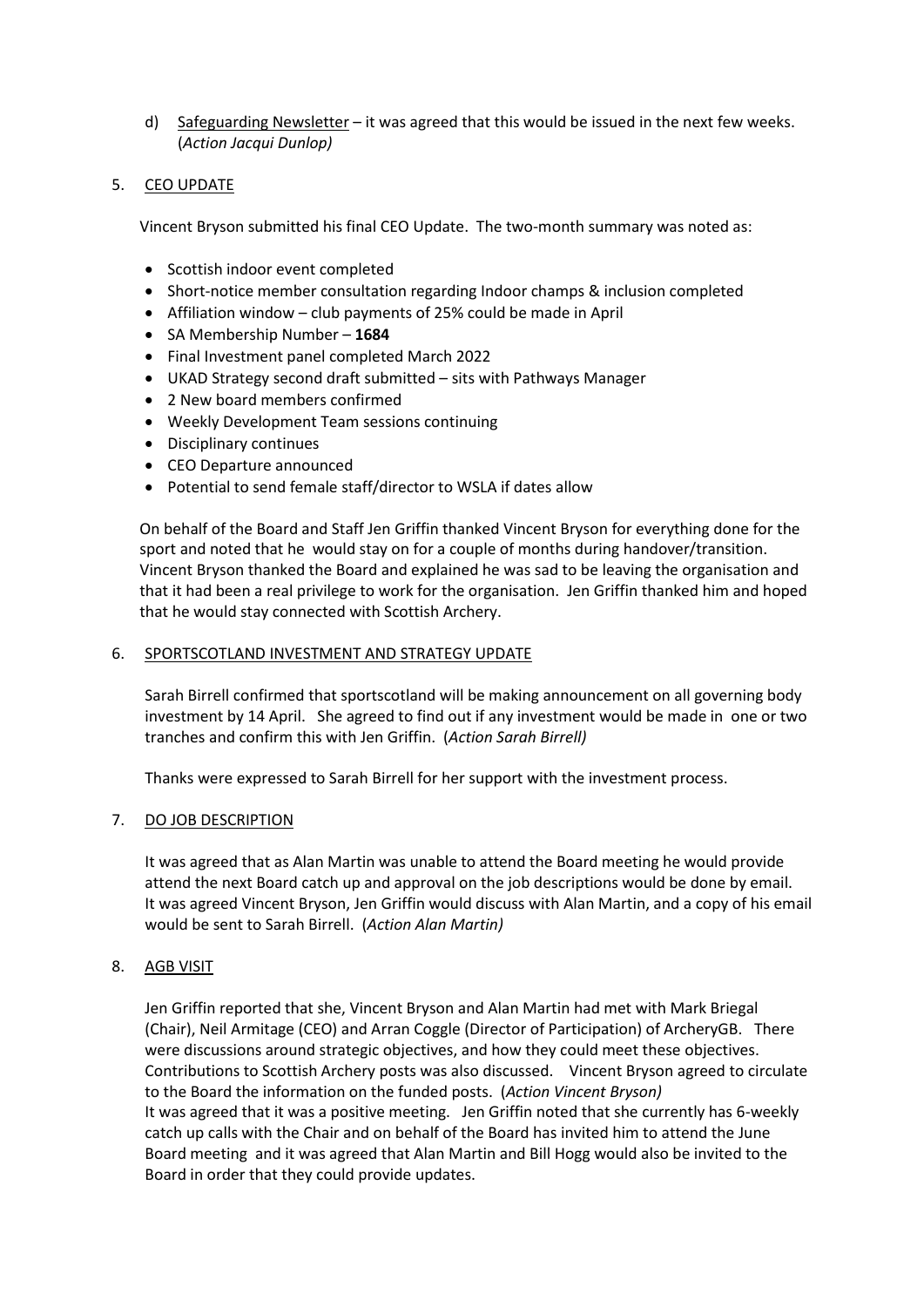It was noted that Bill Hogg has indicated that he would like to meet with the other Development Officers at ArcheryGB and it was agreed that this would be beneficial and he, along with Alan Martin and Jen Griffin should be in attendance at a future meeting at Lilleshall.

Jen Griffin concluded by explaining that it was a very worthwhile meeting and they will continue in the future.

### 9. NATIONAL INDOOR CHAMPIONSHIPS

The National Indoor Championships ran from 19-20 March at Inverclyde and Jen Griffin noted that she had attended on the Saturday to watch the Youth competition. Thanks were expressed to the Tournament Organisers Group for organising the event, and to Inverclyde.

it was agreed that volunteers kit should be refreshed and Jen Griffin, Vincent Bryson and Alan Martin are working on this and will report back to the Board. (*Action Jen Griffin, Vincent Bryson, Alan Martin)*

There are other events which are coming up and Jen Griffin will circulate these to see if there can be Board representation at them. (*Action Jen Griffin)*

#### 10. STAFF COMPOSIION

Jen Griffin noted that as Vincent Bryson is leaving the organisation, she had sent round some options for staffing. Following a discussion it was agreed that Scottish Archery would go out to advert for a two day a week CEO post, with Alan Martin acting up as CEO, combining this with his current Pathways Manager position.

#### 11. WEBSITE

Jen Griffin updated the Board that Scottish Archery had been approached by a student looking to support an organisation in redesigning their website as part of their dissertation. Jen Griffin has spoken with him and invited him to meet with staff, and Jules May and come to the June Board meeting.

The Board unanimously agreed to support this and Jules May agreed to set up a Board and Staff Survey Monkey to get the likes/dislikes of the current website. (*Action Jules May)*

#### 12. DISCIPLINARY MATTER

Jen Griffin confirmed that a disciplinary panel has been appointed, and the Director of Safeguarding will Chair it. He will liaise with the other panel members and the individual concerned to move the process forward.

#### 13. AGM 2022

There was a discussion about the format of the 2022 AGM which is being held in November 2022. It was agreed that the AGM would be held online. Whilst it was recognised that the AGM is a procedural meeting which does not allow a lot of scope for debate, it was agreed that there would be workshops for interactive discussion wrapped around the AGM. A survey will be issued to the membership to consult on the most appropriate workshops. (*Action Jen*